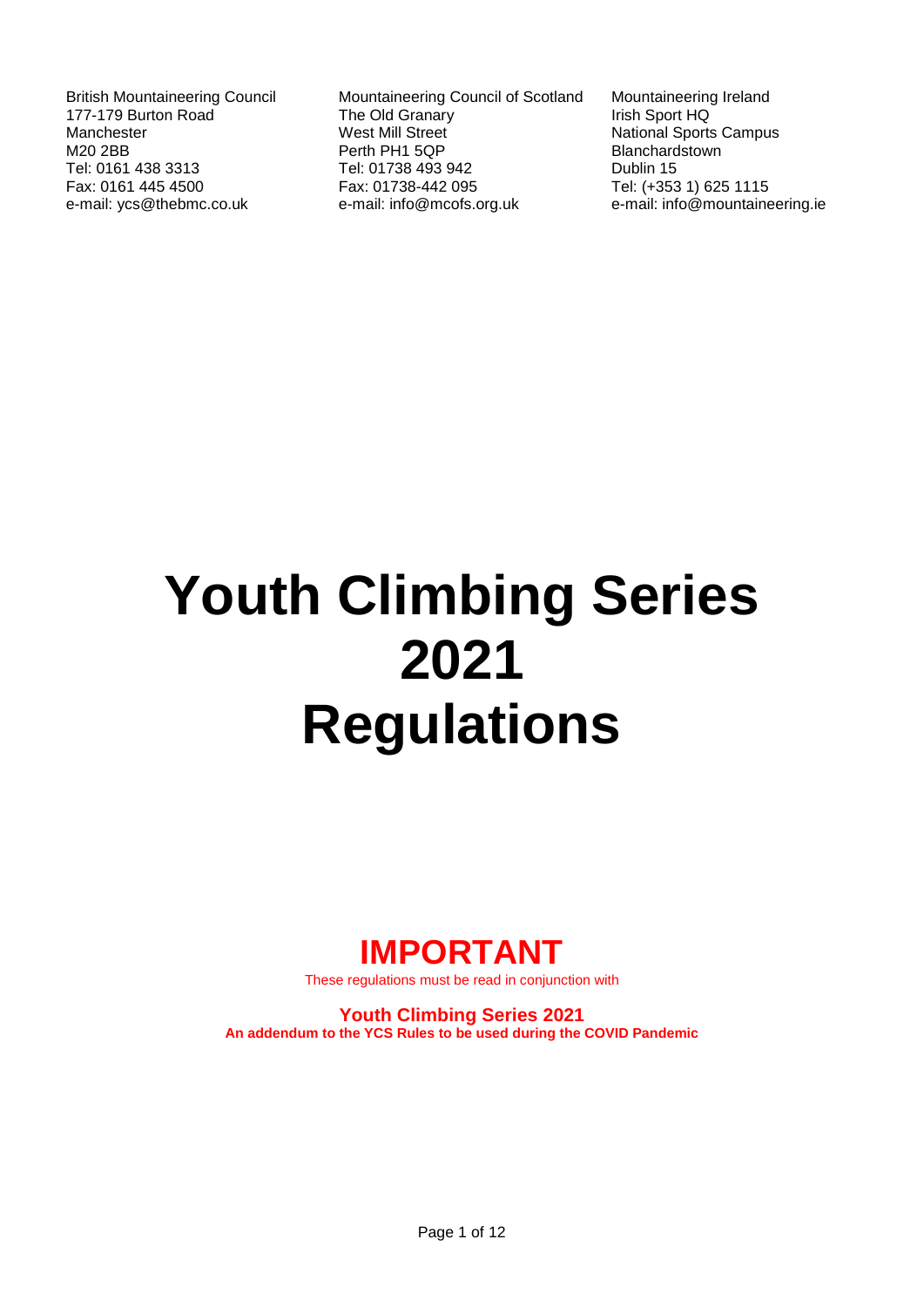# **CONTENTS**

| 1. |     |                                                     | 3              |  |  |  |  |  |  |
|----|-----|-----------------------------------------------------|----------------|--|--|--|--|--|--|
|    | 1.1 | <b>Series of Competitions</b>                       | 3              |  |  |  |  |  |  |
|    | 1.2 | <b>Eligibility</b>                                  | 3              |  |  |  |  |  |  |
| 2. |     |                                                     |                |  |  |  |  |  |  |
|    | 2.1 | Format                                              | 3              |  |  |  |  |  |  |
|    | 2.2 | <b>Scoring</b>                                      | 4              |  |  |  |  |  |  |
| 3. |     |                                                     |                |  |  |  |  |  |  |
|    | 3.1 | Format                                              | 4              |  |  |  |  |  |  |
|    | 3.2 | <b>Technical Incidents</b>                          | 5              |  |  |  |  |  |  |
|    | 3.3 | <b>Height Measurement</b>                           | 5              |  |  |  |  |  |  |
|    | 3.4 | <b>Scoring</b>                                      | 5              |  |  |  |  |  |  |
| 4. |     |                                                     |                |  |  |  |  |  |  |
|    | 4.1 | <b>Event Ranking</b>                                | 6              |  |  |  |  |  |  |
|    | 4.2 | <b>Points Awarded for Each Competition Event</b>    | 6              |  |  |  |  |  |  |
|    | 4.3 | <b>Series Climb-off</b>                             | 6              |  |  |  |  |  |  |
|    | 4.4 | <b>Regional Final Format</b>                        | 6              |  |  |  |  |  |  |
|    | 4.5 | <b>Qualification for the Grand Final</b>            | 7              |  |  |  |  |  |  |
|    | 4.6 | <b>Withdrawal of Finalists</b>                      | $\overline{7}$ |  |  |  |  |  |  |
|    | 4.7 | <b>Publication of results</b>                       | $\overline{7}$ |  |  |  |  |  |  |
| 5. |     | .7                                                  |                |  |  |  |  |  |  |
|    | 5.1 | General                                             | $\overline{7}$ |  |  |  |  |  |  |
|    | 5.2 | <b>Belaying and security</b>                        | $\overline{7}$ |  |  |  |  |  |  |
|    | 5.3 | <b>Climbing Wall</b>                                | $\overline{7}$ |  |  |  |  |  |  |
|    | 5.4 | <b>Wall Maintenance</b>                             | 8              |  |  |  |  |  |  |
|    | 5.5 | <b>Medical Facilities</b>                           | 8              |  |  |  |  |  |  |
|    | 5.6 | <b>Photographers and Television Camera Crews</b>    | 8              |  |  |  |  |  |  |
| 6. | 8.  |                                                     |                |  |  |  |  |  |  |
|    | 6.1 | <b>Competitors' Climbing Equipment and Clothing</b> | 8              |  |  |  |  |  |  |
|    | 6.2 | <b>Preparation Prior to Climbing</b>                | 8              |  |  |  |  |  |  |
|    | 6.3 | <b>Technical Incidents</b>                          | 8              |  |  |  |  |  |  |
|    | 6.4 | <b>Height Measurement</b>                           | 9              |  |  |  |  |  |  |
|    | 6.5 | <b>Climb-offs</b>                                   | 9              |  |  |  |  |  |  |
|    | 6.6 | <b>Timing Rules</b>                                 | 10             |  |  |  |  |  |  |
| 7. |     | .10                                                 |                |  |  |  |  |  |  |
|    | 7.1 | General                                             | 10             |  |  |  |  |  |  |
|    | 7.2 | <b>Competitors</b>                                  | 10             |  |  |  |  |  |  |
|    | 7.3 | <b>Other Persons</b>                                | 11             |  |  |  |  |  |  |
| 8. |     |                                                     | .11            |  |  |  |  |  |  |
|    | 8.1 | <b>Procedure</b>                                    | 11             |  |  |  |  |  |  |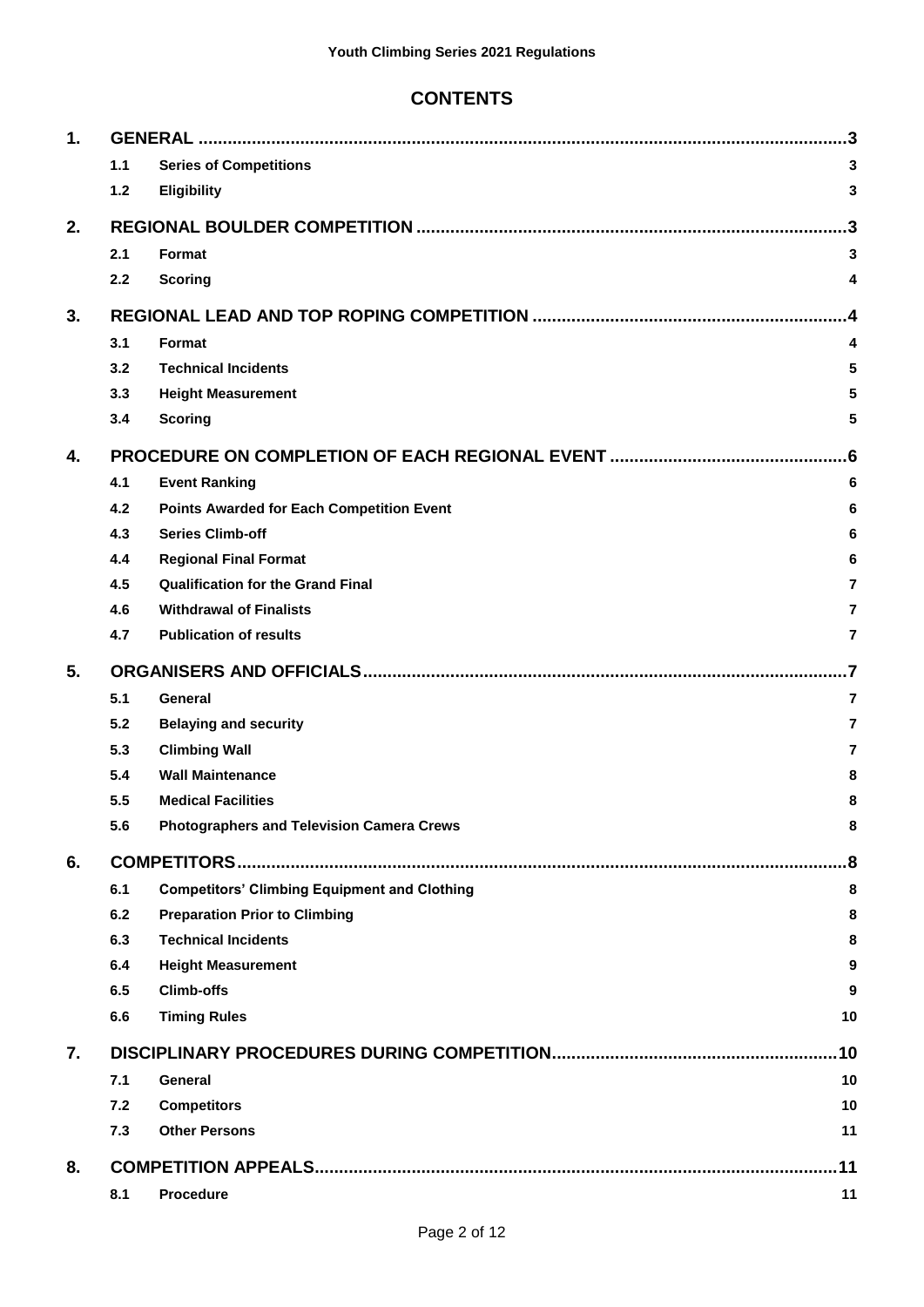# <span id="page-2-0"></span>**1. General**

# <span id="page-2-1"></span>**1.1 Series of Competitions**

- 1.1.1 The National Youth Climbing Series shall be organised each year, which shall be called the Youth Climbing Series (YCS).
- 1.1.2 The YCS shall take place across eight (8) regions of the UK, with four events per region, followed by a two-day Grand Final for those qualifying in categories A, B, C and D.
- 1.1.3 There shall be a regional cap on the number of competitors for each region. This will be in accordance with the fire capacity of each host venue.
- 1.1.4 For the regional competitions, there shall be two bouldering-only rounds and two roped-only rounds.
- 1.1.5 The participating National Governing Bodies (NGBs) may agree to allow local variations of the four-round structure to accommodate the Regional Final format (as set out in Sectio[n 4.4\)](#page-5-4) or other events.
- 1.1.6 YCS regional competitions shall take place on Saturdays. Organisers will complete each round of the YCS competitions in one (1) day.
- 1.1.7 Each YCS competition approved by the NGB shall include separate categories for boys and girls in five age groups related to years of birth, making ten categories in total.
- 1.1.8 Each YCS competition shall include each category
- 1.1.9 In the roped rounds, competitors in categories A, B and C will lead climb all routes. Competitors in categories D and E will top-rope all routes.
- 1.1.10 All competitors must be accompanied by a parent/guardian at each individual regional round.
- 1.1.11 There will be no isolation except in the case of a climb-off or the Grand Final.

# <span id="page-2-2"></span>**1.2 Eligibility**

1.2.1 All ages are inclusive. Competitors must be no younger than 8 and not older than 17 on the 31<sup>st</sup> December in the year of the Series.

| Year<br>of | <b>Year of Birth</b> |             |                                                |  |                     |      |         |      |         |      |  |
|------------|----------------------|-------------|------------------------------------------------|--|---------------------|------|---------|------|---------|------|--|
| Event      | Youth E              |             | Youth D                                        |  | Youth C             |      | Youth B |      | Youth A |      |  |
| 2021       |                      |             | 2013   2012   2011   2010   2009   2008   2007 |  |                     |      |         | 2006 | 2005    | 2004 |  |
| 2022       |                      | 2014 2013   |                                                |  | 2012 2011 2010 2009 |      | 2008    | 2007 | 2006    | 2005 |  |
| 2023       | 2015 2014            |             | 2013                                           |  | 2012 2011           | 2010 | 2009    | 2008 | 2007    | 2006 |  |
| 2024       |                      | 2016   2015 | 2014                                           |  | 2013 2012 2011 2010 |      |         | 2009 | 2008    | 2007 |  |

- $1.2.2$ Colour-blind competitors must be identified as such to the BMC prior to the registration deadline for the competition. The BMC will inform the Youth Climbing Series Coordinators of any Colour-blind competitors.
- 1.2.3 Competitors can enter any regional round of their choice, but they must remain in the same region for the entire Series if they wish for their scores to count.
- 1.2.4 Competitors can take part in one of the national series only; England and Wales, Scotland or Ireland.
- 1.2.5 Competitors must be registered within the deadlines published on the BMC website. Payment for the competition cannot be taken on the day and therefore must be made with the competition entry.
- 1.2.6 The YCS competition entry is open to competitors of all nationalities.
- **1.2.7** Anyone route setting for any round of the competition may not compete in the Series.
- 1.2.8 Members of National Competition Climbing Teams (Development Squad, International teams) are not allowed to enter the YCS in Youth A, Youth B or Youth C categories.
- 1.2.9 Ice climbing youth team members and speed climbing development squad members are eligible to compete.
- 1.2.10 Competitors in category E are not eligible for the Grand final.

# <span id="page-2-3"></span>**2. Regional Boulder Competition**

# <span id="page-2-4"></span>**2.1 Format**

- 2.1.1 The Competition is a fixed time period event, limited attempts per boulder, and a "flash" format. There will be no demonstration of boulders.
- 2.1.2 Each round shall consist of eight (8) boulders. Each boulder will be allocated a number between 1 and 8 in order of difficulty, e.g.  $1/2/3 =$  Soft,  $4/5/6 =$ Medium, 7/8 = Hard
- 2.1.3 Each category has 2 hours to complete their attempts.
- 2.1.4 The start and end of the competition climbing time will be announced by a loud signal. Competitors will be given a one-minute warning signal, which will mark the upcoming cessation of their competition.
- 2.1.5 Each competitor will choose the order in which they attempt the boulders allocated to their category.
- <span id="page-2-5"></span>2.1.6 A competitor will indicate the next boulder they wish to attempt by handing their scorecard to the relevant Boulder Judge.
- <span id="page-2-6"></span>2.1.7 Competitors shall attempt a boulder in the order in which their scorecards are handed to the Boulder Judge.
- 2.1.8 If a competitor is not ready to attempt a boulder when called by the Boulder Judge, the relevant competitor shall be reassigned to climb last on that boulder. Each competitor shall make no more than five (5) attempts on each boulder.
- 2.1.9 After a competitor has completed an attempt, the boulder judge will record the details and hand the scorecard to the competitor who shall then act in accordance with Article[s 2.1.6](#page-2-5) and [2.1.7](#page-2-6)
- 2.1.10 If a technical incident occurs affecting any boulder:
	- **a)** The boulders affected by a technical incident shall be closed until the problem has been rectified.
	- **b)** Any competitor directly affected by the technical incident shall have the relevant attempt discounted. e.g. if a technical incident occurs on the competitor's first attempt, their attempt following restoration of the boulder shall be treated as their first attempt.
- 2.1.11 If the restoration time is less than or equal to 10 minutes, the affected boulders will be re-opened and no additional time allocated.
- 2.1.12 If the restoration time exceeds 10 minutes, the relevant boulder shall be cancelled from the competition, unless such cancellation would result in the competition comprising of less than 6 boulders. If this situation arises, the duration of the competition shall be extended by the amount of time taken after the initial 10 minutes to restore the boulder.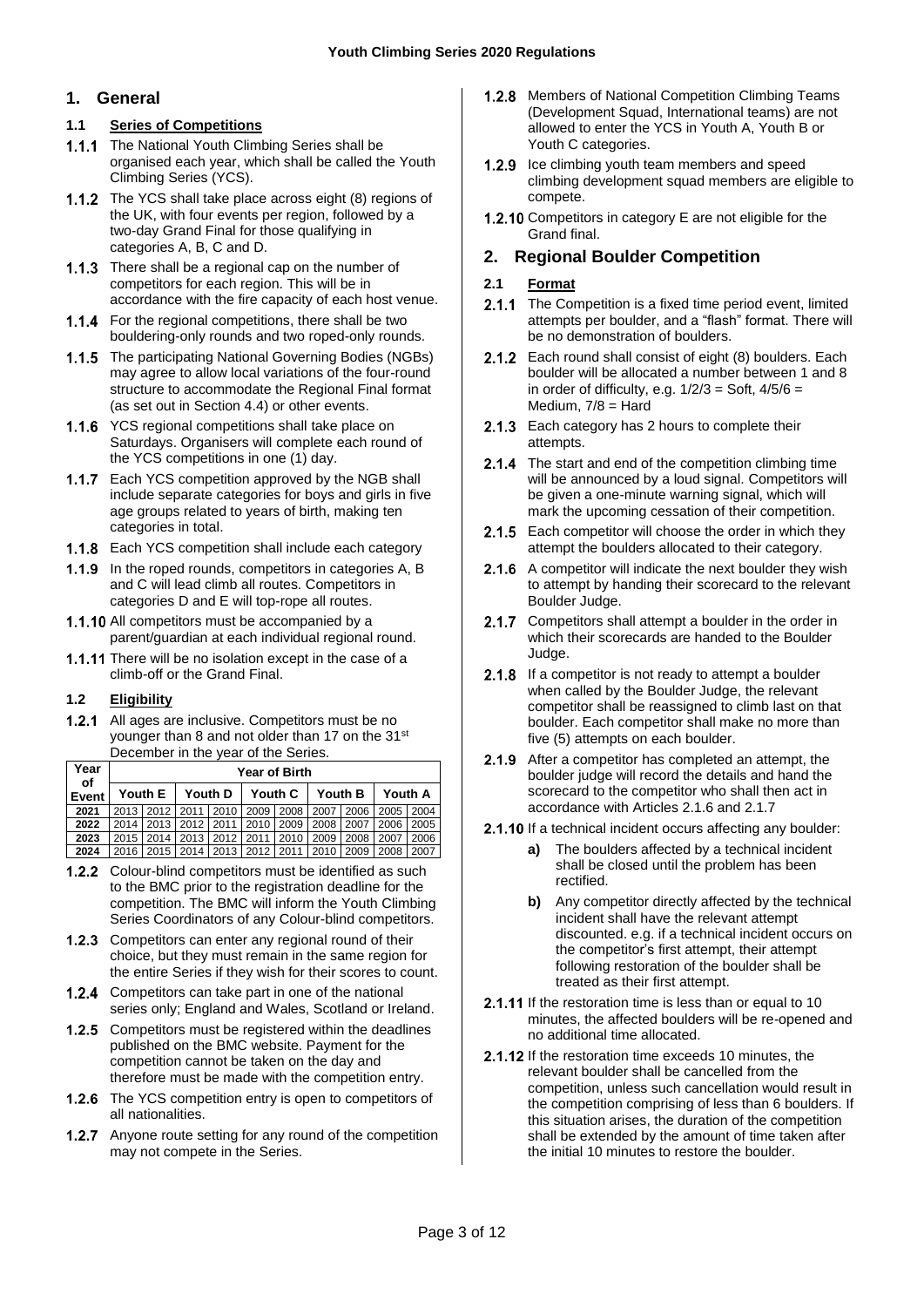# <span id="page-3-0"></span>**2.2 Scoring**

- 2.2.1 Each boulder shall have a clearly marked finish which shall be either;
	- **a)** a designated finishing hold; or
	- **b)** a defined standing position on top of the boulder
- 2.2.2 All points/limbs must be off the floor before the attempt starts; Competitors cannot jump to start except in certain situations identified by the route setter.
- 2.2.3 Boulders will be marked using a single colour of hold, any holds in a different colour will be considered for judging purposes as if demarcated as 'out of bounds'.
- 2.2.4 Each boulder shall have a clearly marked "Zone Hold". The positioning of this hold should aid the separation of competitors with markedly different performance and will be at the Route-Setter's discretion.
- 2.2.5 An attempt on a boulder shall be considered successful when the Boulder Judge has announced "OK", having determined that the competitor has either;
	- **a)** controlled the marked finishing hold of the boulder with both hands; or
	- **b)** where the top of the boulder is indicated as set out in Article 2.2.1, achieved a standing position on top of the boulder,
- <span id="page-3-3"></span>2.2.6 The coloured tape used to mark the starting position and the finishing holds shall be the same and a different coloured tape shall be used for the zone holds. Both colours shall be different from the colour used for demarcations (out of bounds)
- 2.2.7 On each boulder, a zone point will be awarded if the competitor controls the Zone Hold, marked as described in Articl[e 2.2.6.](#page-3-3) The zone point will be awarded also where a competitor successfully completes the boulder without having controlled the Zone Hold. The Zone Hold shall be considered as "controlled" where a competitor has made use of the hold to achieve a stable or controlled position.
- 2.2.8 For each competitor attempting a boulder, the Boulder Judge will record:
	- **a)** The number of attempts required by that competitor to gain a zone
	- **b)** The number of attempts required by that competitor to successfully complete the boulder
- 2.2.9 For the purposes of scoring, an attempt will be counted as such each time the competitor;
	- **a)** starts the boulder using the designated start holds,
	- **b)** touches, with hands or feet, holds other than the starting holds.
- 2.2.10 The competitors shall be ranked according to the following criteria:
	- First, in descending order, the number of successfully completed boulders ("TOPS");
	- Second, in descending order, the total number of zone points gained by the competitor;
	- Third, in ascending order, the total number of attempts to complete these boulders;
	- Fourth, in ascending order, the total number of attempts to achieve these zone points.

# <span id="page-3-1"></span>**3. Regional Lead and Top Roping Competition**

# <span id="page-3-2"></span>**3.1 Format**

- **3.1.1** Each competition shall consist of four (4) routes, which shall be numbered from 1 to 4 in approximate order of difficulty, e.g.  $1/2 =$  Soft,  $3/4 =$  Medium,  $4 =$ Hard.
- **3.1.2** The competition Format is a fixed period per route, one attempt only on each route in a "flash" format. There will be no demonstration of routes.
- **3.1.3** The climbing time for each route is six (6) minutes. In cases where the route is ten (10) metres or less in height, the time may be reduced to four (4) minutes per climb at the discretion of the YCSC.
- 3.1.4 Routes will be marked using a single colour of holds and any holds in a different colour will be considered for judging purposes as if demarcated as 'out of bounds'.
- **3.1.5** The YCSC in consultation with the chief route setter will announce one of the following routines to govern the order in which competitors attempt their routes:
	- **a)** A start list and schedule prepared by the YCSC for each route.
	- **b)** Individual competitors decide the order of their attempts. In this case;
		- i) Each competitor will indicate they wish to start their attempt by handing their scorecard to the relevant Route Judge.
		- ii) Competitors shall attempt a route in the order in which their scorecards are handed to the Route Judge.
- **3.1.6** If a competitor is not ready to attempt a route when called by the Route Judge, the relevant competitor shall be reassigned to climb last on that route. Each competitor shall make no more than one (1) attempt on each route.
- 3.1.7 An attempt on a route shall be considered successful. if the route has been climbed in accordance with these rules and if;
	- **a)** in the case of a lead route, the rope has been clipped into the final karabiner of the route from a legitimate position within the fixed time period for the route and all the quickdraws have been clipped in order
	- **b)** in the case of a top-rope route, the judge has signalled or announced "OK", having determined that the competitor has controlled the marked finishing hold of the route with both hands.
- **3.1.8** During an attempt on a route:
	- **a)** The competitor must clip all the quickdraws in sequence. Note: The first quickdraw shall be pre-clipped by the belayer if requested to do so by the competitor, however once this has been done once, this must be completed for all subsequent competitors on said route. Note: A competitor shall be allowed to un-clip and re-clip the last clipped karabiner.
	- **b)** The competitor must be in a legitimate position at all times.
- <span id="page-3-4"></span>**3.1.9** Any movement of a competitor beyond the legitimate position to clip shall not result in a higher score.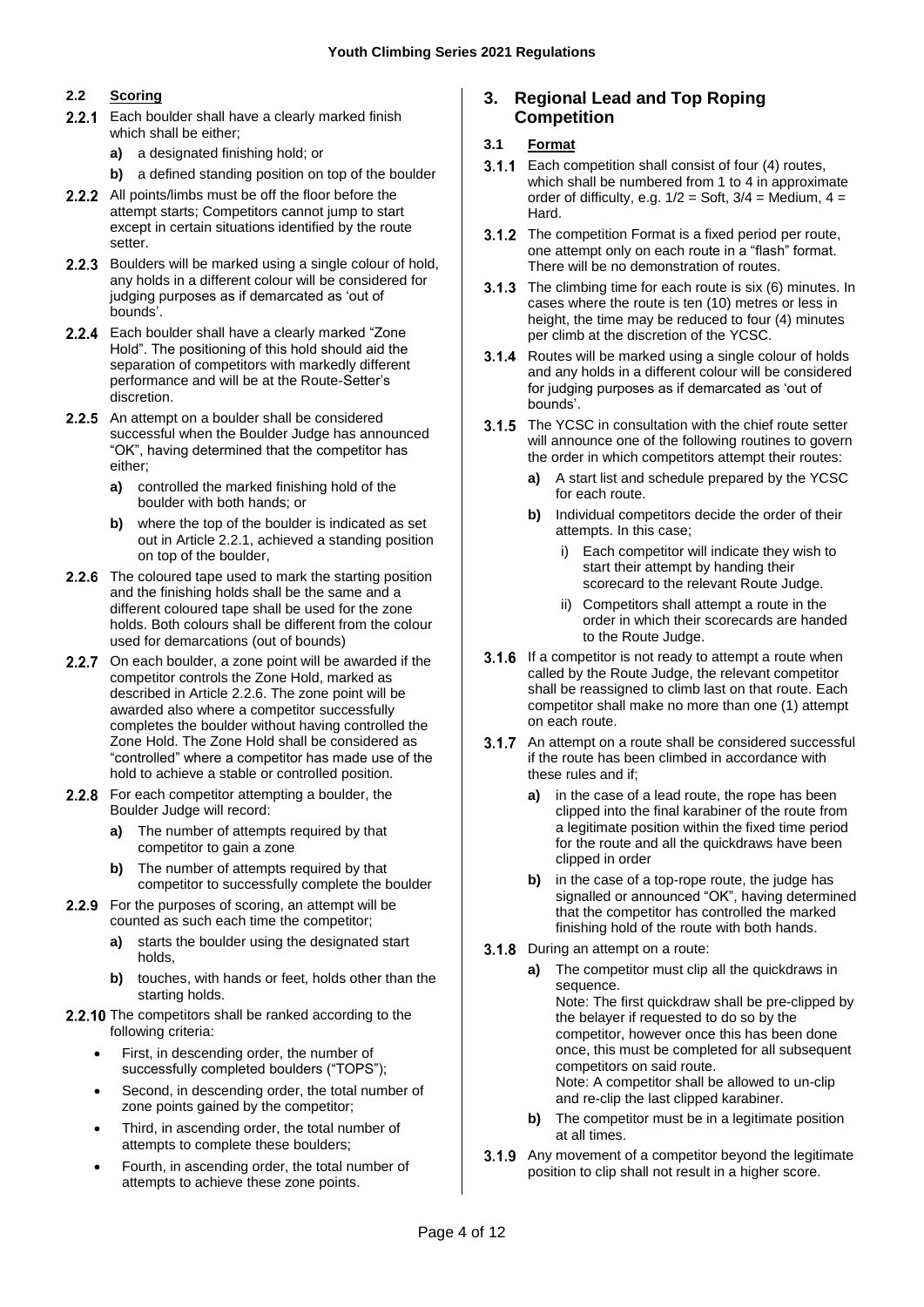- **3.1.10** If a competitor clips the rope into a karabiner, but a "Z-clip" has occurred, the competitor shall correct the Z-clip. The competitor is permitted to un-clip and reclip (if necessary, by down-climbing) any of the karabiners involved. After correction, all the protection points shall be clipped in sequence.
- <span id="page-4-3"></span>3.1.11 The Judge may order that a competitor's attempt be terminated if they decide that further progress on the route would be dangerous.
- 3.1.12 A competitor may ask at any time during their attempt on the route how much of the fixed climbing time remains, and the Judge shall immediately inform, or give instruction to inform, the competitor of the remaining time.
- 3.1.13 When the fixed climbing time has ended, the Judge shall instruct, or give instruction to instruct the competitor to stop climbing.
- <span id="page-4-6"></span>3.1.14 A competitor who fails to obey the Judge's instruction to stop climbing shall be liable to disciplinary action in accordance with Section 7.
- <span id="page-4-7"></span>3.1.15 The attempt of a competitor on a route shall be considered unsuccessful if the competitor:
	- **a)** Falls;
	- **b)** Exceeds the fixed climbing time for the route;
	- **c)** Uses any part of the wall, holds or features demarcated as out of bounds by a continuous and clearly identifiable black tape;
	- **d)** Uses with their hands any holes provided for the placement of bolt-on holds, excluding any such hole on a bolt-on hold;
	- **e)** Uses any advertising or informational placard affixed to the wall, or any part of such material;
	- **f)** Uses the top edges of the wall for climbing;
	- **g)** Makes use of hangers (including their bolts) or quickdraws for climbing;
	- **h)** Fails to clip a quickdraw in accordance with the rules;
	- **i)** Returns to the ground with any part of the body after having started their attempt;
	- **j)** Uses any artificial aid; or
	- **k)** Is instructed to stop climbing by the category judge.

#### <span id="page-4-0"></span>**3.2 Technical Incidents**

**3.2.1** Section 6.3 below also applies to Regional Lead and Top Roping Competitions.

# <span id="page-4-1"></span>**3.3 Height Measurement**

3.3.1 Section 6.4 below also applies to Regional Lead and Top Roping Competitions.

#### <span id="page-4-2"></span>**3.4 Scoring**

- **3.4.1** The scoring for all routes will be in line with the British national competition climbing rules and regulations. These rules must be also read in conjunction with the current IFSC international lead climbing and bouldering competition rules.
- **3.4.2** The first handhold on the route will be scored as "1", the second as "2" and so on.
- <span id="page-4-5"></span><span id="page-4-4"></span>3.4.3 On each route, competitors shall be scored as follows:
	- **a)** Any competitor who has successfully completed the route, shall be scored as such by indicating "TOP";
- **b)** In respect of any competitor who has fallen or had their attempt on the route terminated, the furthest hold held in the line of the route shall determine the competitor's score as set out in Articles 3.4.4 to 3.4.5.
- **c)** Where a competitor has not attempted a route, they will score zero (0) for that route.
- **3.4.4** For the purposes of scoring:
	- **a)** Only holds used by the hands shall be deemed as scoring holds:
		- i) By the Chief Route-Setter before the start of a round of the competition; or
		- ii) Following positive use by more than one competitor; and
		- iii) shall be marked on the route sketch used by the Route Judge(s), numbered in sequential order along the line of the route, as defined by the Chief Route-Setter.
	- **b)** Only such parts of an object that are usable for climbing shall be considered. Note: If a competitor touches a point where there are no holds (as determined by the Chief Route-Setter), then this point shall not be considered when determining the competitor's score.
- 3.4.5 For the purposes of scoring:
	- **a)** A hold shall be considered as "controlled" where a competitor has made use of the hold to achieve a stable or controlled position. The score of a competitor controlling a hold shall be the number assigned to that hold on the route map without any suffix;
	- **b)** A hold from which a competitor has made a controlled climbing movement in the interest of progressing along the route shall be considered as "used". The score of a competitor using a hold shall be the number assigned to that hold on the route map with a plus (+) suffix. This score is better than the score for controlling the same hold. The awarding of a plus (+) is open to interpretation by the Category Judge, but must be consistent with every competitor. The Category Judge's decision is always final. *Note: A controlled climbing movement may be either "static" or "dynamic" in nature and in general will be evidenced by:*
		- i) *a* significant positive change in position of the competitor's centre of mass; and
		- ii) the movement of at least one hand in order to reach either

(a) the next hold along the line of the route; or

(b) any other hold further along the line of the route which has been successfully controlled by another competitor from the hold from which the climbing movement has been made*.*

*Note: In accordance with Article [3.1.11](#page-4-3) no 'plus' shall be awarded for any climbing movement that results in the competitor moving out of a legitimate position*.

- **3.4.6** On any route, each competitor attempting the route shall be ranked using the following criteria:
	- **a)** First, all competitors scored as "TOP" in accordance with Article [3.4.3](#page-4-4)[a\)](#page-4-5)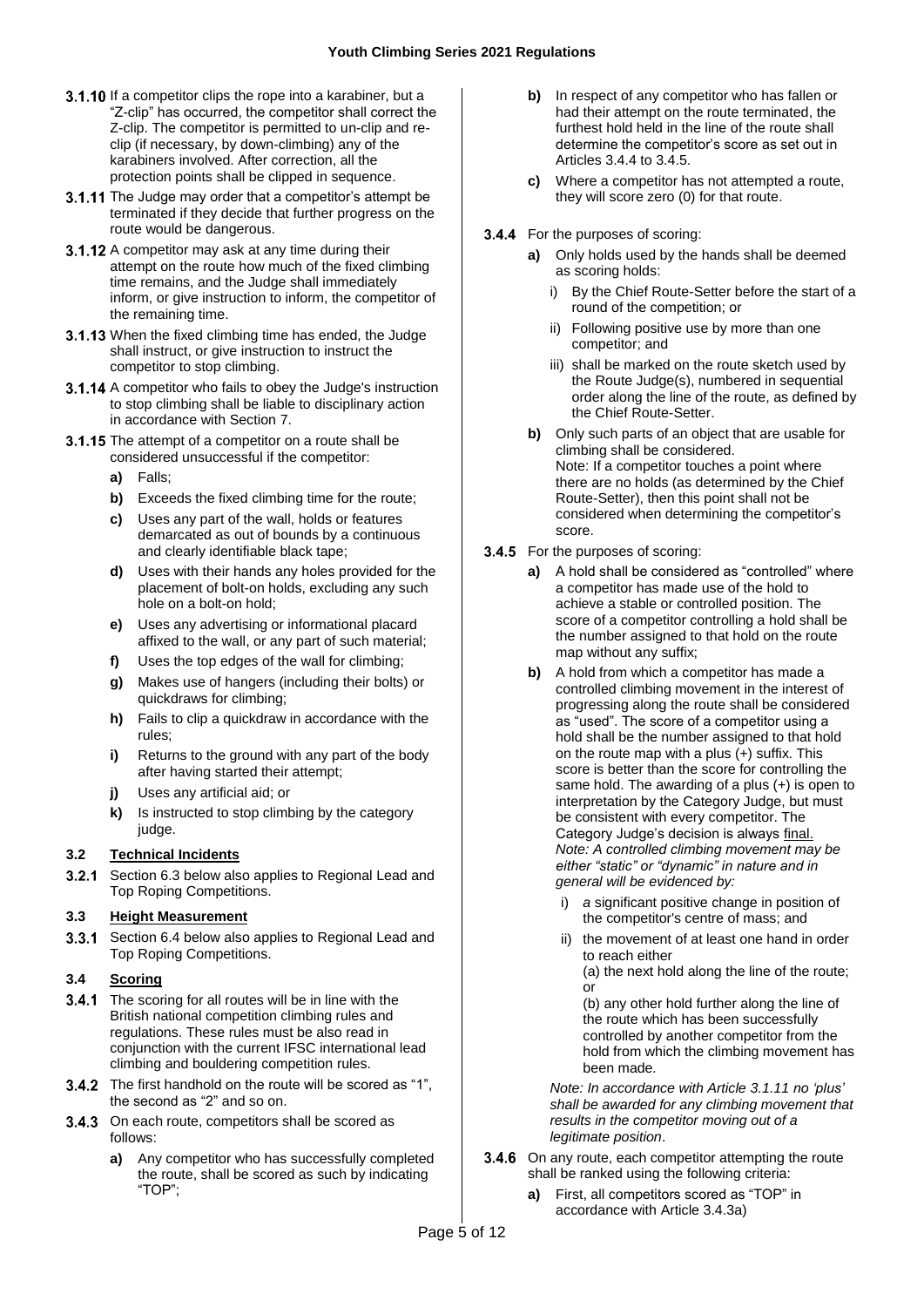- **b)** Following a), all competitors who have fallen or had their attempt on the route terminated pursuant to Articles [3.1.9,](#page-3-4) [3.1.11,](#page-4-3) [3.1.14](#page-4-6) and [3.1.15,](#page-4-7) in descending order of the score awarded to each competitor pursuant to Articles [6.4.4](#page-8-2) t[o 6.4.5.](#page-8-3)
- <span id="page-5-5"></span>3.4.7 Each competitor participating in the category shall be awarded Ranking Points for each route as follows:
	- **a)** Where the competitor has a unique ranking on the route, equal to the ranking of the competitor in their category; or
	- **b)** Where two or more competitors are tied on the route, equal to the average ranking of the tied competitors in their category. Example: Where there are 6 ties at  $1<sup>st</sup>$  place then the Ranking Points awarded to each tied competitor will be equal to  $(1 + 2 + 3 + 4 + 5 + 6) / 6 = 21 / 6 = 3.50$ Example: Where there are 4 ties at 2nd place then the Ranking Points awarded to each tied competitor will be equal to  $(2 + 3 + 4 + 5) / 4 = 14 / 4 = 3.50$
- 3.4.8 The ranking of competitors within their category for the event shall be in ascending order of the Total Points awarded to each competitor (lower Total Points is better), calculated according to the following formula: TP = Fourth root of  $(R_1 \times R_2 \times R_3 \times R_4)$

where: TP = Total Points  $R_1$  to  $R_4$  = Ranking Points on routes 1 to 4

respectively in accordance with Articl[e 3.4.7.](#page-5-5)

3.4.9 Points and ranking data presented on the Official Results list shall be presented to two (2) decimal places.

# <span id="page-5-0"></span>**4. Procedure on Completion of Each Regional Event**

# <span id="page-5-1"></span>**4.1 Event Ranking**

- 4.1.1 After each event of the competition Series, the competitors shall be ranked.
- <span id="page-5-6"></span>In the case of **lead and top-roping events only**:
	- **a)** If a tie exists for **first, second or third place** after the final climb, a count-back procedure shall be used such that the results of the individual in that event shall be considered in separating tied competitors. The winner will be the tied competitor to have gained the greatest number of first place results, or if this is the same, second place results, etc.
	- **b)** If after applying the procedure described in Article 4.1.[2a\),](#page-5-6) there exists **a tie for first, second or third place**, those competitors shall be deemed equal.

# <span id="page-5-2"></span>**4.2 Points Awarded for Each Competition Event**

 $4.2.1$ At the end of each event, the first thirty (30) competitors in each category shall be awarded the following points:

| 1 <sup>st</sup> 100 pts |        | 11 <sup>th</sup> 31 pts |  | 21 <sup>st</sup> | 10 pts       |
|-------------------------|--------|-------------------------|--|------------------|--------------|
| $2nd$ 80 pts            |        | $12th$ 28 pts           |  |                  | $22nd$ 9 pts |
| $3rd$ 65 pts            |        | 13 <sup>th</sup> 26 pts |  | 23 <sup>rd</sup> | 8 pts        |
| $4th$ 55 pts            |        | 14th 24 pts             |  | 24th             | 7 pts        |
| 5th 51 pts              |        | 15th 22 pts             |  | 25th             | 6 pts        |
| 6th 47 pts              |        | 16th 20 pts             |  | 26th             | 5 pts        |
| $7th$ 43 pts            |        | $17th$ 18 pts           |  | 27 <sup>th</sup> | 4 pts        |
| $8th$ 40 pts            |        | 18 <sup>th</sup> 16 pts |  | 28 <sup>th</sup> | 3 pts        |
| gth                     | 37 pts | 19th 14 pts             |  | 29 <sup>th</sup> | 2 pts        |
| 10 <sup>th</sup> 34 pts |        | $20th$ 12 pts           |  | 30 <sup>th</sup> | 1 pt         |
|                         |        |                         |  |                  |              |

- 4.2.2 Where competitors are tied in a category, each will be awarded the average of ranking points shared by the tied group. Example 1: If three competitors are tied in third place they are 'occupying' third, fourth and fifth places which would be a total of  $65 + 55 + 51 = 171$  ranking points so each competitor would be awarded  $171 \div 3 = 57$  points. Example 2: If two competitors are tied in second place they would each be awarded  $(80 + 65) \div 2 = 72.5$  points.
- 4.2.3 The aggregate points shall be recalculated after each competition and the competitors having points shall be ranked in descending order of points accumulated. The ranking shall be made available after each event of the Series.
- 4.2.4 All scores for all rounds will count
- 4.2.5 The top three (3) competitors in each category in each region at the end of the regional Series who have competed in at least three (3) rounds will qualify to enter the Grand Final.
- <span id="page-5-7"></span>4.2.6 If, upon completion of the regional rounds, a Series tie for first, second or third place exists, a count-back procedure will be used, whereby the results of the individual rounds in which all tied climbers competed will be compared and ranked according to the greatest number of first place results, or if this is the same, second place results and so on, until the tied competitors' results can be separated.

# <span id="page-5-3"></span>**4.3 Series Climb-off**

- 4.3.1 If a Series
- 4.3.2 tie still exists, after the application of Article [4.2.6,](#page-5-7) a climb-off will be held immediately as set out in Articles [6.5](#page-8-1) an[d 6.6.](#page-9-0)
- 4.3.3 All competitors involved in the tie must make themselves available for the climb-off at the Judge's discretion.
- $4.3.4$ If a competitor is not available to take part in the climb-off, for whatever reason, the climb-off will take place without them and they will be scored last in the climb-off.

# <span id="page-5-4"></span>**4.4 Regional Final Format**

- 4.4.1 A region may be authorised to divide into more than one sub-region during first three the rounds followed by a Regional Final in place of the fourth round.
- 4.4.2 For the purposes of eligibility (see Article 1.2 above), each sub-region will be considered as a region in its own right during preceding regional rounds.
- 4.4.3 The results of the first three rounds in each subregion shall be processed as described in Article [4.1,](#page-5-1) Articl[e 4.2](#page-5-2) and Articl[e 4.3.](#page-5-3)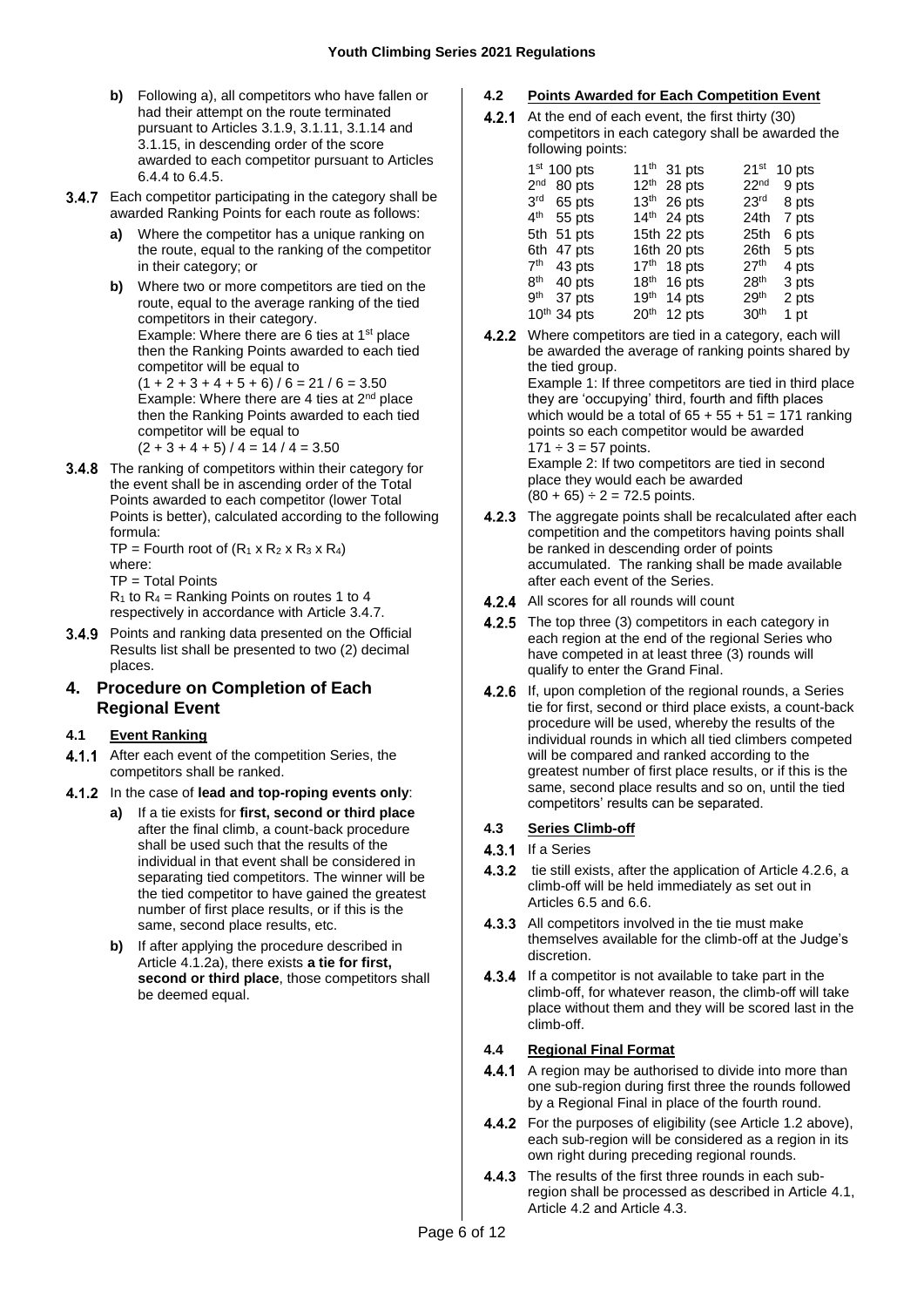- 4.4.4 At the end of round three (3), the five (5) competitors with the highest aggregate points score in each category from each sub-region will qualify to enter the Regional Final.
- 4.4.5 The Regional Final shall adopt the format of earlier roped rounds with the following exceptions:
	- **a)** Ranking points accrued at earlier rounds in the Series shall not be carried forward to the Regional Final nor shall ranking points be awarded.
	- **b)** The top three (3) competitors in each category at the end of the Regional Final will qualify to enter the Grand Final.
- 4.4.6 In the event of a tie spanning the boundary between third and fourth place at the end of the Regional Final, this shall be resolved in accordance with Articles [4.2.6](#page-5-7) and, if necessary, Section [4.3.](#page-5-3)

#### <span id="page-6-0"></span>**4.5 Qualification for the Grand Final**

- 4.5.1 The top three (3) competitors in each category at the end of the regional Series who have competed in at least three (3) rounds will qualify to enter the Grand Final.
- 4.5.2 The specific rules for the Grand Final can be found in the document titled; YCS Grand Final Rules.

#### <span id="page-6-1"></span>**4.6 Withdrawal of Finalists**

4.6.1 A qualifying competitor may withdraw from taking part in the Grand Final. No replacement competitor will be sourced.

#### <span id="page-6-2"></span>**4.7 Publication of results**

4.7.1 Results shall be confirmed and published online by 5:00pm on the first Monday after each regional event and the Grand Final.

# <span id="page-6-3"></span>**5. Organisers and Officials**

#### <span id="page-6-4"></span>**5.1 General**

- 5.1.1 The Youth Climbing Series Coordinator shall arrange a judging team, specifically responsible for providing a height measurement, time keeping and results.
- **5.1.2** The results will be displayed to the competitors at the end of the competition and sent to the NGB for publication as set out in Article [4.7.](#page-6-2)
- 5.1.3 A results service will be provided if possible.
- 5.1.4 The Route-Setters will provide judges with route maps, where the hand holds for each route have been marked and a score allocated to each hold.

# <span id="page-6-5"></span>**5.2 Belaying and security**

- 5.2.1 All competition routes shall be climbed with the competitor belayed from below.
- 5.2.2 Prior to the start of each attempt on a lead competition climb, the rope shall be clipped through the first protection point (quickdraw) if requested by the route setter or competitor.
- **5.2.3** The Chief Judge shall, in consultation with the Route-Setter, decide whether additional security is required in the form of:
	- **a)** Clipping the second protection point (quickdraw) on a route.
	- **b)** In exceptional circumstances, clipping the third protection point (quickdraw) on a route.
- 5.2.4 At the start of each attempt on a competition climb:
- **a)** Each competitor shall be equipped in accordance with the Article [6.1](#page-7-4) governing equipment;
- **b)** The climbing rope shall be tied to each competitor's climbing harness using a figure of eight knot and a stopper knot.
- **c)** Before the competitor begins their attempt on a route, the belayer shall check that the rope is secured to the competitor's harness in accordance with the above, and that the harness is properly fastened;
- 5.2.5 The belayer must pay careful attention to the competitor throughout their attempt on the route to ensure:
	- **a)** That the competitor's movements are not assisted or hindered in any way by the rope being too tight;
	- **b)** That when a leading competitor attempts to connect the rope to any protection point, they are not hindered in doing so or, if failing to make the connection of the rope into the protection point, any excessive slack in the rope is immediately taken in;
	- **c)** That all falls are stopped in a dynamic and safe manner;
	- **d)** That no excessive falls shall be experienced by the competitor being belayed;
	- **e)** That great care be taken to ensure that in stopping a fall a competitor shall not be exposed to injury caused by the edge of an overlapping section or any other feature of the climbing wall.
- 5.2.6 On successfully completing a route or in having stopped a fall, the competitor shall be lowered to the ground. Care shall be taken to ensure that the competitor does not come into contact with any ground-based equipment.
- $5.2.7$ Whilst a leading competitor is untying the rope from their harness, the belayer shall pull the rope down in as fast a manner as is consistent with the quickdraws not being unduly disturbed. It is the responsibility of the belayer to ensure that the competitor vacates the climbing zone as quickly as possible.
- 5.2.8 The Youth Climbing Series Coordinator may replace any belayer at any time during the competition. If replaced, a belayer shall not be permitted to perform that role for any further competitor at that event.

# <span id="page-6-6"></span>**5.3 Climbing Wall**

- $5.3.1$ The top-edge of the wall shall not be used for climbing unless specifically marked.
- 5.3.2 If there is a need to demarcate a climb on the wall in order to clearly separate it from another, the demarcation shall be made using clearly identifiable colouring and marking of holds.
- 5.3.3 The starting position for each climb must be clearly marked.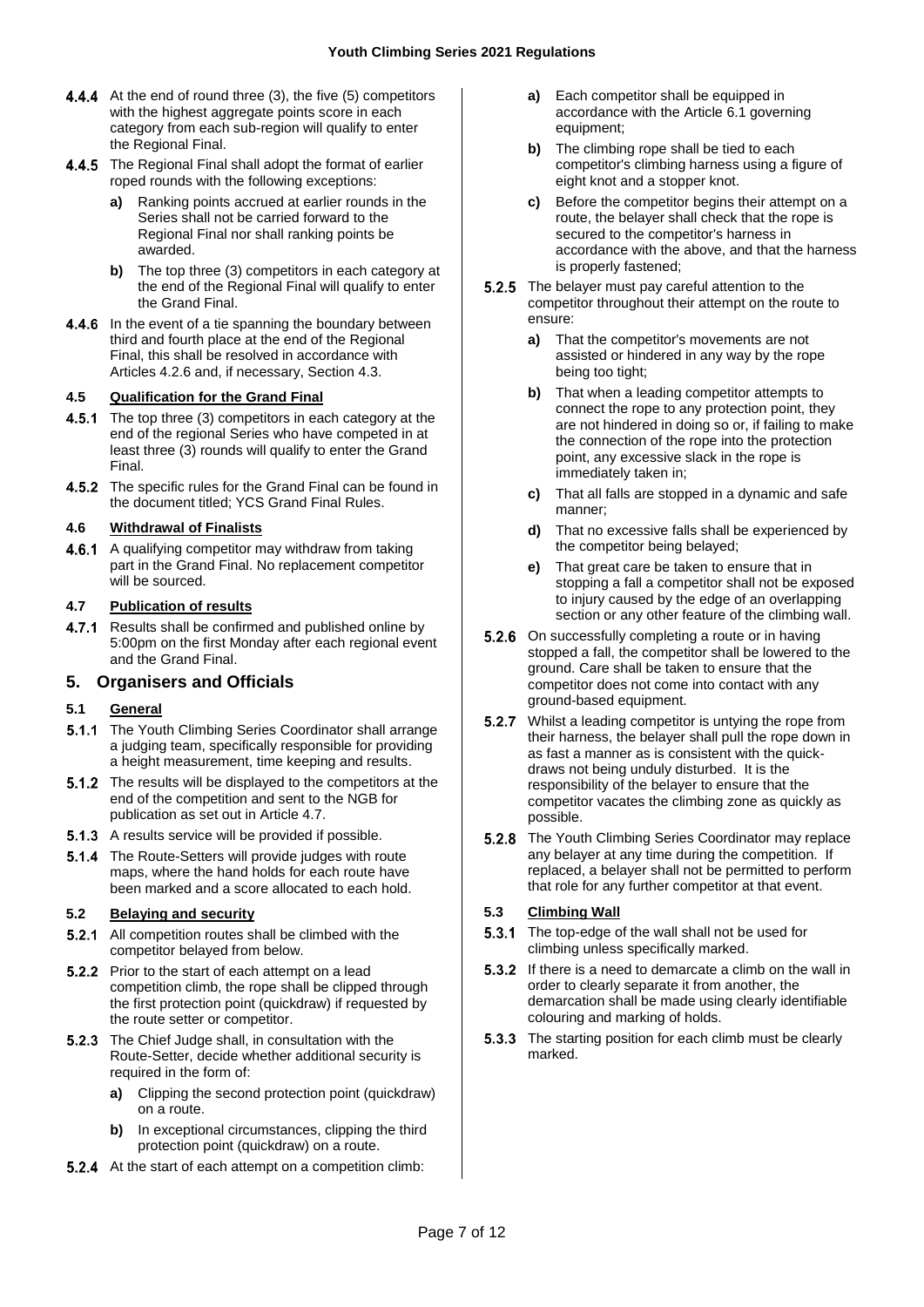#### <span id="page-7-0"></span>**5.4 Wall Maintenance**

- **5.4.1** The Host Venue shall ensure that an experienced and practised maintenance team is available throughout each round of the competition in order to perform any maintenance and repairs ordered by the Chief Judge in an efficient and safe manner. Safety procedures shall be strictly enforced. The Chief Judge shall be authorised to demand the dismissal from the competition area of any person who fails to observe safety procedures.
- **5.4.2** Repair of holds: On the instruction of the Chief Judge, the Host Venue shall immediately arrange for any repair work. On completion of a repair the Host Venue shall advise the Chief Judge whether the repair results in any unfair advantage or disadvantage to the following competitors. The decision of the Chief Judge to continue, or to stop and re-start, that climb of the competition shall be final and no appeal shall be accepted in respect to this decision.

#### <span id="page-7-1"></span>**5.5 Medical Facilities**

**5.5.1** The climbing wall shall arrange for qualified first aiders to be available throughout the whole of the competition. During every competitor's attempt on a climb, at least one qualified, experienced and equipped member of staff should remain within, or in very close proximity to, the competition area in order to provide a rapid response following any injury or need for medical attention.

#### <span id="page-7-2"></span>**5.6 Photographers and Television Camera Crews**

- **5.6.1** With the approval of the Youth Climbing Series Coordinator and Chief Judge, photographers and television camera crews may be permitted to operate in the competition wall area. They shall be allowed to do so on the understanding that:
	- **a)** All photographers obtain authorisation from the YCSC and sign the register of photographers;
	- **b)** They do not distract or interfere with a competitor during their preparation for, or their attempt on, a climb;
	- **c)** They do not distract or interfere with any belayer and their assistant;
	- **d)** Any mechanical equipment used to support camera crews and equipment does not interfere with the competitors and/or belayers. Special care shall be taken to ensure that any fall does not result in a competitor coming into contact with any camera crew personnel, cameras or associated equipment.
	- **e)** All camera crew personnel obey immediately any instruction given to them by an official event Judge;
- **5.6.2** Photographers and television camera crews may operate from the top of the wall subject to the approval of the Chief Judge. No use of excessive or changing lighting patterns, or any activities which might interfere with a competitor during their attempt on a climb, shall be permitted.

# <span id="page-7-3"></span>**6. Competitors**

#### <span id="page-7-4"></span>**6.1 Competitors' Climbing Equipment and Clothing**

- 6.1.1 All equipment used by a competitor in a competition shall comply with CE standards unless otherwise specified by the IFSC and be in good serviceable condition. Each competitor shall be free to use whatever CE-marked make of harness (*NOTE: the wearing of a seat/hip or full-body harness is compulsory*), climbing shoes, chalk bag, climbing helmet (where the competitor chooses to do so), and clothing he/she prefers in accordance with the regulations specified in [6.1.](#page-7-4)
- **6.1.2** It is compulsory to wear the competition t-shirt if one is provided by the Competition Organisers for the use of competitors while competing in the Series, any part of the Series or the Grand Final.
- 6.1.3 Failure to comply with these regulations shall result in disqualification from the competition.

#### <span id="page-7-5"></span>**6.2 Preparation Prior to Climbing**

- 6.2.1 All climbing equipment and the knot used shall be inspected and approved by an authorised official both for safety and compliance with other regulations before the competitor shall be permitted to proceed to their attempt on their climb.
- **6.2.2** The approved knot is the "figure of eight" knot with a stopper knot.
- **6.2.3** Each competitor shall be regarded as entirely and solely responsible for the equipment and clothing that he/she intends to wear during his/her attempt on a climb in line with 6.1.1.
- **6.2.4** Use of non-approved equipment, knots and/or clothing, or any non-approved modification of any climbing t-shirt provided, or any infringement of any part of the regulations shall make the competitor liable for immediate disqualification.

#### <span id="page-7-6"></span>**6.3 Technical Incidents**

- **6.3.1** A technical incident is defined as:
	- **a)** A tight rope which either assists or hinders a competitor;
	- **b)** A broken or loose hold;
	- **c)** An improperly positioned quickdraw or karabiner;
	- **d)** Any other occurrence that results in a disadvantage or unfair advantage to a competitor which is not the result of an action on the part of the competitor;
- **6.3.2** The belayer must leave an appropriate amount of slack in the rope at all times. Any tension on the rope may be deemed as an artificial aid or hindrance to a competitor and a technical incident shall be declared by the Category Judge.
- **6.3.3** A technical incident shall be dealt with as follows:
	- **a)** If a technical incident is indicated by the Category Judge:
		- i) If the competitor wishes, and is still in a legitimate position, he/she may choose to continue to climb or accept the technical incident. If the competitor chooses to continue to attempt the climb no further appeal connected with that technical incident shall be accepted;
		- ii) If the competitor is in a non-legitimate position due to the technical incident, the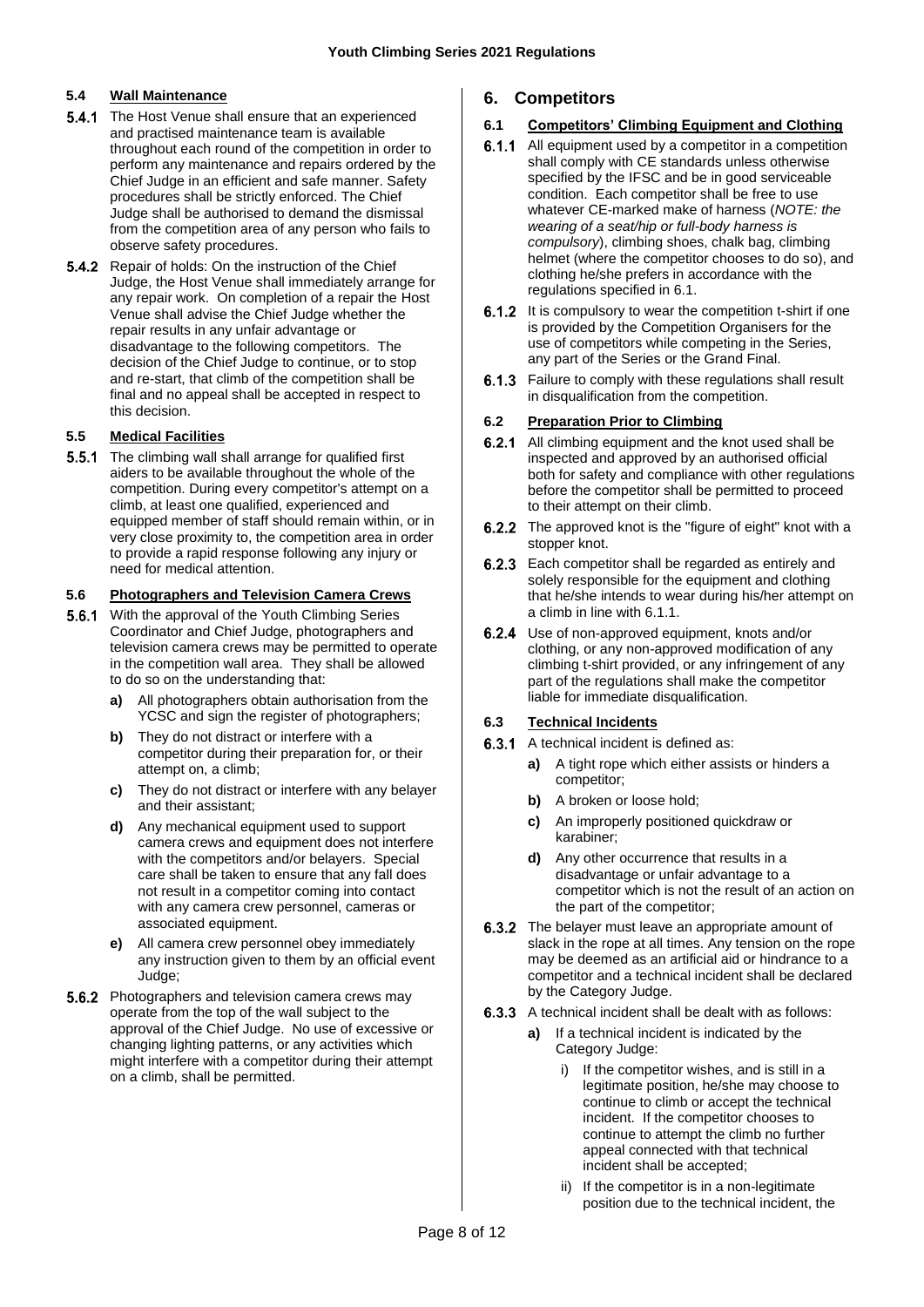Category Judge shall make an immediate decision on whether to declare a technical incident and thereby terminate the competitor's attempt on the climb (and in accordance with the rules governing technical incidents, permit the competitor a subsequent attempt).

- **b)** If a technical incident is indicated by a competitor:
	- iii) While the competitor is climbing, the competitor must specify the nature of the technical incident and, with the agreement of the Category Judge, may continue or cease climbing. If the competitor is in a non-legitimate position due to the incident the Category Judge shall make an immediate decision and that decision shall be final. If the competitor elects to continue to climb, no subsequent appeal shall be accepted in respect to that technical incident.
	- iv) If a competitor falls and claims that a technical incident precipitated the fall, the Route-Setter shall immediately check (and where appropriate correct) the claimed technical incident and report to the Route-Setter, Category Judge and the Chief Judge. The decision of the Chief Judge (having considered the technical incident and any misuse of a hold by a competitor) shall be final and no appeal shall be accepted in respect to this decision.
- **c)** The competitor subject to a confirmed technical incident shall be allowed a recuperation period. The competitor must decide immediately when he/she wishes to start his/her next attempt on the climb which must be after the immediately following competitor and before the fifth following competitor. The competitor shall be allowed a minimum of 20 minutes between attempts on the climb;
- **d)** On completion of a legitimate attempt on a climb, a competitor shall be recorded as having achieved the best result of their permitted attempts on the climb.
- <span id="page-8-5"></span>**6.3.4** A climb shall be considered successfully completed if it is climbed in accordance with the regulations and rules and;
	- **a)** in the case of a lead, if the competitor safely clips the rope into the karabiner on the final quickdraw from an allowed position,
	- **b)** in the case of a top-rope or boulder, if the competitor 'holds' the last marked hold from a legitimate position with both hands.

#### <span id="page-8-0"></span>**6.4 Height Measurement**

<span id="page-8-4"></span> $6.4.1$ In the event of a fall or the Category Judge instructing a competitor to stop climbing, the highest handhold held (or in the case of a traverse or roof section of a climb, the furthest handhold held), in the line and in the climbing sequence of the climb as determined by the Route-Setter, shall be measured. Each handhold shall be deemed as such by the Route-Setter before the start of the competition or following positive use by a competitor during the competition.

- **6.4.2** Note: If a competitor touches a point where there are no holds (as determined by the Chief Route-Setter), then this point shall not be considered when determining the competitor's score.
- $6.4.3$ If a lead competitor takes hold of the final quickdraw before the rope is safely clipped into the final karabiner this shall be considered as an artificial aid and the competitor's attempt on the route shall be terminated and measured in accordance with Article [6.4.1](#page-8-4)
- <span id="page-8-2"></span>**6.4.4** For the purposes of scoring:
	- **a)** Each hold shall be deemed as such either:
		- i) By the Chief Route-Setter before the start of a round of the competition; or
		- ii) Following positive use by a competitor,
		- iii) and shall be marked on the route sketch used by the Route Judge(s), numbered in sequential order along the line of the route, as defined by the Route-Setter.
	- **b)** Only holds used by the hands shall be considered.
	- **c)** Only such parts of an object that are usable for climbing shall be considered.
- <span id="page-8-3"></span>**6.4.5** For the purposes of scoring:
	- **a)** A hold shall be considered as "controlled" where a competitor has made use of the hold to achieve a stable or controlled position.
	- **b)** A hold from which a competitor has made a controlled climbing movement in the interest of progressing along the route shall be considered as "used".
- 6.4.6 Note: A controlled climbing movement may be either "static" or "dynamic" in nature and in general will evidenced by:
	- **a)** a significant positive change in position of the competitor's centre of mass; and
	- **b)** the movement of at least one hand in order to reach either;
		- i) *the next hold along the line of the route; or*
		- ii) *any other hold further along the line of the route which has been successfully controlled by another competitor from the hold from which the climbing movement has been made.*
- **6.4.7** Note: In accordance with Article 3.1.13 and 3.1.11, no 'plus' shall be awarded for any climbing movement that results in the competitor moving out of a legitimate position.

#### <span id="page-8-1"></span>**6.5 Climb-offs**

- $6.5.1$ Definition: A Climb-off will only take place at the end of round four (4) of the regional phase in order to resolve a Series tie in first, second or third place.
- $6.5.2$ A Climb-off must take place on an appropriate roped route (i.e. not a boulder).
- 6.5.3 All tied competitors must enter the Isolation Zone before it closes.
- **6.5.4** When in the Isolation Zone and during the observation period, competitors and/or officials must remain within the Isolation Zone unless otherwise instructed.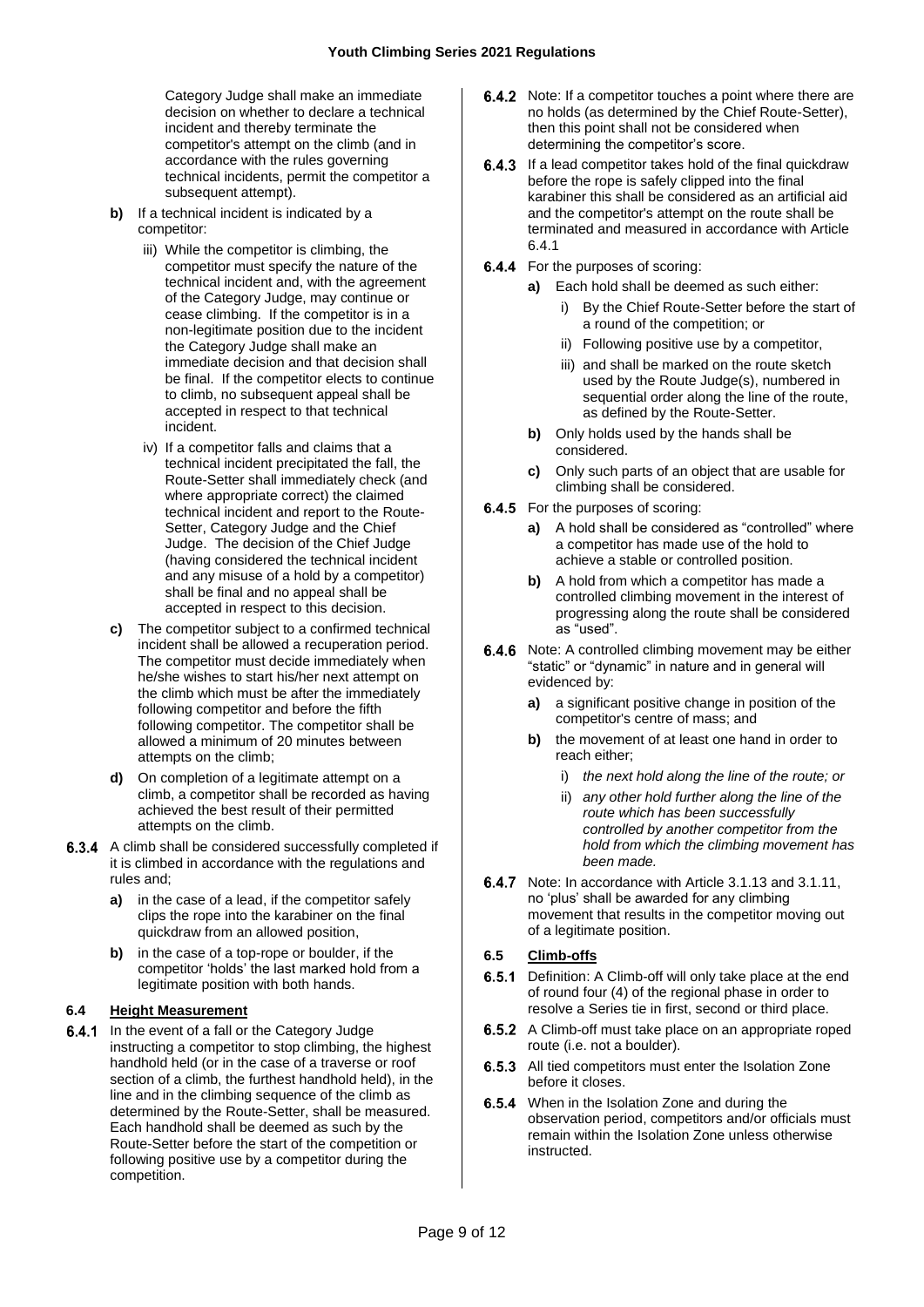- **6.5.5** No communication equipment will be allowed in the isolation zone. i.e. mobile phones, tablets, laptops. Competitors and any other persons, who have the permission of the Chief Judge must be in when the isolation zone is closed by the Jury President.
- **6.5.6** Competitors not in the isolation zone at this time, will not be allowed to enter, will take no further part in the competition and will be scored accordingly.
- 6.5.7 Other than for supplementary attempts required following an Appeal or Technical Incident, each competitor eligible to compete in the Climb-off shall make one attempt on the route for their Category.
- **6.5.8** The starting order in the Climb-off shall be random.
- 6.5.9 A collective observation period shall be held immediately prior to the commencement of the Climb-off. The observation period shall be decided by the Chief Judge in consultation with the Route-Setter and shall not exceed six (6) minutes.
- 6.5.10 No other persons shall be permitted to accompany the competitors during the observation period. While in the observation area, all competitors remain under the Isolation Rules (As explained in 6.5.4, 6.5.5 and 6.5.6). Competitors shall remain within the designated observation area during the observation period. Competitors are not permitted to climb on the climbing wall or stand on any equipment or furniture. They may seek clarification only from judges.
- **6.5.11** Competitors are allowed to touch the first hold(s), without leaving the ground with both their feet. Competitors may use binoculars to observe the route and make hand-drawn sketches and notes. No other observation or recording equipment shall be permitted.
- 6.5.12 At the end of the observation period, competitors shall immediately return to the Isolation Zone.
- 6.5.13 Immediately prior to taking their turn, a competitor shall be escorted from the Isolation Zone to the Competition Area by a competition official.
- 6.5.14 The competitor's attempt on the route shall be timed in accordance with Sectio[n 6.6.](#page-9-0)
- 6.5.15 After completion of all competitors' attempts on the Climb-off route, they shall be ranked in accordance with Article [3.4.](#page-4-2)
- 6.5.16 If any competitors are tied following the ranking calculation of Articl[e 3.4,](#page-4-2) the relative ranking of these competitors will be determined by the climbing time for each (lower times are better).
- 6.5.17 Any competitors remaining tied after the application of Articl[e 3.4](#page-4-2) shall be given an equal ranking.

#### <span id="page-9-0"></span>**6.6 Timing Rules**

- **6.6.1** Articles [6.6.2](#page-9-4) t[o 6.6.6](#page-9-5) shall apply only to Climb-offs (as defined in Section [6.5\)](#page-8-1) and route finals at the Grand Final.
- <span id="page-9-4"></span>**6.6.2** The climbing time for each competitor is the period between the start and completion of the competitor's attempt on a route.
- **6.6.3** The climbing time for each competitor shall be measured using a manually operated electronic timer with digital readouts (a "stopwatch").
- **6.6.4** At least one (1) Route Judge shall act as an official Timekeeper on each route and shall record the time for each competitor. Each Timekeeper shall act independently and without showing their watch to, or discussing their time with, any other person.
- **6.6.5** The climbing time for each competitor is recorded as the time between:
	- **a)** when every part of the competitor's body has left the ground.
	- **b)** when the competitor is either;
		- successful on the route in accordance with Article [6.3.4;](#page-8-5) or
		- ii) unsuccessful on the route in as set out in Articles [3.1.11,](#page-4-3) [3.1.11,](#page-4-3) [3.1.14](#page-4-6) and [3.1.15.](#page-4-7)
- <span id="page-9-5"></span>6.6.6 In each case, unless the calculated climbing time is an exact second, times shall be recorded to the next lower second (i.e. rounded down).

# <span id="page-9-1"></span>**7. Disciplinary Procedures During Competition**

# <span id="page-9-2"></span>**7.1 General**

7.1.1 The Youth Climbing Series Coordinator and Chief Judge shall have overall authority for all activities and decisions affecting the competition within the competition zone; i.e. the competition registration area, the competition area immediately in front of the climbing wall and on the climbing wall, excluding any differences covered by the wall's representative in the Youth Climbing Series contract.

#### <span id="page-9-3"></span>**7.2 Competitors**

- 7.2.1 Any breeches of these rules reported to the BMC during the Series may result in the following actions;
	- **a)** Disqualification from the competition;
	- **b)** Scores of a round or rounds will no longer count.
- 7.2.2 The Youth Climbing Series Coordinator and Chief Judge and the Category Judges shall be authorised to take the following actions, as specified below, in respect to infringements of the competition regulations and in regard to matters of indiscipline by any competitor whilst in the competition area:
	- **a)** Informal, verbal warning
	- **b)** The Youth Climbing Series Coordinator and Chief Judge only shall be authorised to take the following sanction:
		- i) An official warning accompanied by the showing of a 'Yellow Card';
		- ii) Disqualification from the competition accompanied by the showing of a 'Red Card';
- 7.2.3 A Yellow Card warning may be issued for any of the following infringements of the regulations:
	- **a)** Failure to start in accordance with a Category Judge's instruction;
	- **b)** Failure to obey the instruction of a Category Judge and/or the Chief Judge;
	- **c)** Directly questioning or challenging a Category Judge about their ruling;
	- **d)** Use of obscene or abusive language or behaviour of a relatively mild nature;
	- **e)** Unsporting behaviour of a relatively minor nature.
- **7.2.4** Appeals against such decisions shall follow the procedure specified in Section [8](#page-10-1) below.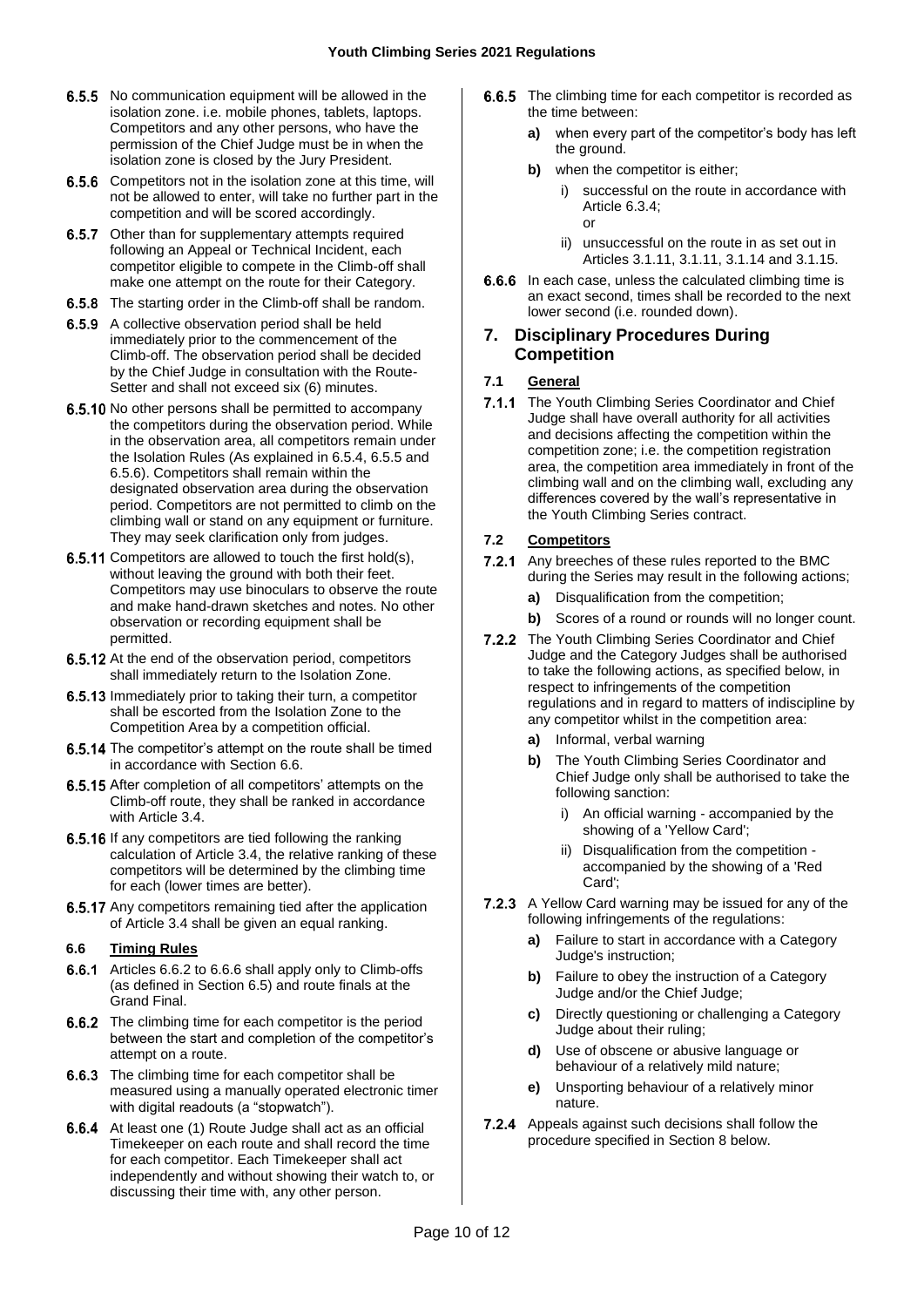- 7.2.5 Disqualification without Further Sanction: The following infringements of the regulations shall result in issuing of a Red Card and the immediate disqualification of the competitor from the competition without further sanction:
	- **a)** Failure to report properly equipped at the start of a climb;
	- **b)** The use of non-approved equipment;
	- **c)** Unapproved modification of, and/or failure to wear, any competition vest and/or competitor's number as provided by the competition organiser;
	- **d)** The issue of a second yellow card in one Series;
- 7.2.6 Appeals against such decisions shall follow the procedure specified in Section [8](#page-10-1) below.
- <span id="page-10-3"></span>7.2.7 Disqualification with Immediate referral to the Disciplinary Body: The following infringements of the regulations shall result the issuing of a Red Card and the immediate disqualification of the competitor from the competition with referral to the Disciplinary Body,

following the related procedure, the further sanction of suspension from one successive Youth Climbing Series competition:

- <span id="page-10-4"></span>**a)** Infringements of the regulations committed in the competition area:
	- i) Distracting or interfering with any competitor who is preparing for, or in the process of attempting, a climb;
	- ii) Failure to comply with the instructions of the official judges and/or organiser's officials.
- <span id="page-10-5"></span>**b)** Infringements committed anywhere at the competition venue (including the competition area):
	- iii) Unsporting behaviour or other serious disturbance to the competition;
	- iv) Unsporting behaviour or other serious disturbance, and/or abusive, insulting and/or violent words and/or behaviour to NGB officials, Organiser's officials and/or other competitors and/or members of the public.
- 7.2.8 The decision of the Youth Climbing Series Coordinator and Chief Judge in respect to Article [7.2.7](#page-10-3)[a\)](#page-10-4) and [7.2.7](#page-10-3)[b\)](#page-10-5) shall be final and no appeal against this decision shall be accepted.
- 7.2.9 At the earliest convenient time after issuing a 'Yellow' or 'Red Card', the Youth Climbing Series Coordinator and Chief Judge shall:
	- **a)** Submit a written statement to the competitor regarding the offence and whether the Youth Climbing Series Coordinator and Chief Judge proposes to refer the matter for consideration in respect to further disciplinary action in accordance with the regulations.
	- **b)** The Youth Climbing Series Coordinator and Chief Judge shall submit a copy of this written statement together with a detailed report of the offence against the regulations, any evidence, and any recommendations regarding consideration of additional sanction to the NGB for referral to the NGB's Disciplinary Body.

# <span id="page-10-0"></span>**7.3 Other Persons**

- $7.3.1$ The Youth Climbing Series Coordinator and Chief Judge and Category Judges shall be authorised to take the following actions, as specified below, in respect to infringements of the competition regulations and in regard to matters of indiscipline by any persons anywhere at the competition venue:
	- **a)** Informal, verbal warning
	- **b)** The Youth Climbing Series Coordinator and Chief Judge only shall be authorised to demand immediate dismissal from the competition venue of any person in contravention of these regulations and, if necessary, suspend all competition activities until this demand has been complied with.
	- **c)** Immediate dismissal from the competition venue may be demanded for any of the following infringements of the regulations:
		- Coaching, or providing climbing instructions to, a competitor in the process of attempting a climb, or using a laser pointer to point out holds whilst a climber is in the process of their attempt. The only exception to laser pointer usage would be if the competitor is colour blind or visually impaired.
		- ii) Directly questioning or challenging a Category Judge about his/her ruling;
		- iii) Distracting or interfering with any competitor who is preparing for, or in the process of attempting, a climb;
		- iv) Failure to comply with the instructions of the official judges and/or organiser's officials.
		- v) Unsporting behaviour or other serious disturbance, and/or abusive, insulting and/or violent words and/or behaviour to NGB officials, Organiser's officials and/or other competitors and/or members of the public.

# <span id="page-10-1"></span>**8. Competition Appeals**

# <span id="page-10-2"></span>**8.1 Procedure**

- 8.1.1 All oral and written appeals and official responses to appeals shall be made in English.
- 8.1.2 An appeal against a ruling by a Category Judge during a round of the competition must be made to the Youth Climbing Series Coordinator and Chief Judge by the competitor no later than 30 minutes after the ruling.
- 8.1.3 An appeal against the ranking of a competitor after the completion of a round of the competition and after the official results have been published must be made no later than 30 minutes after the publication of the results at the venue. The appeal must be made following the publication of the results at the venue at the end of each round of the Series. The appeal may be made in writing to the Youth Climbing Series Coordinator and Chief Judge by the competitor.